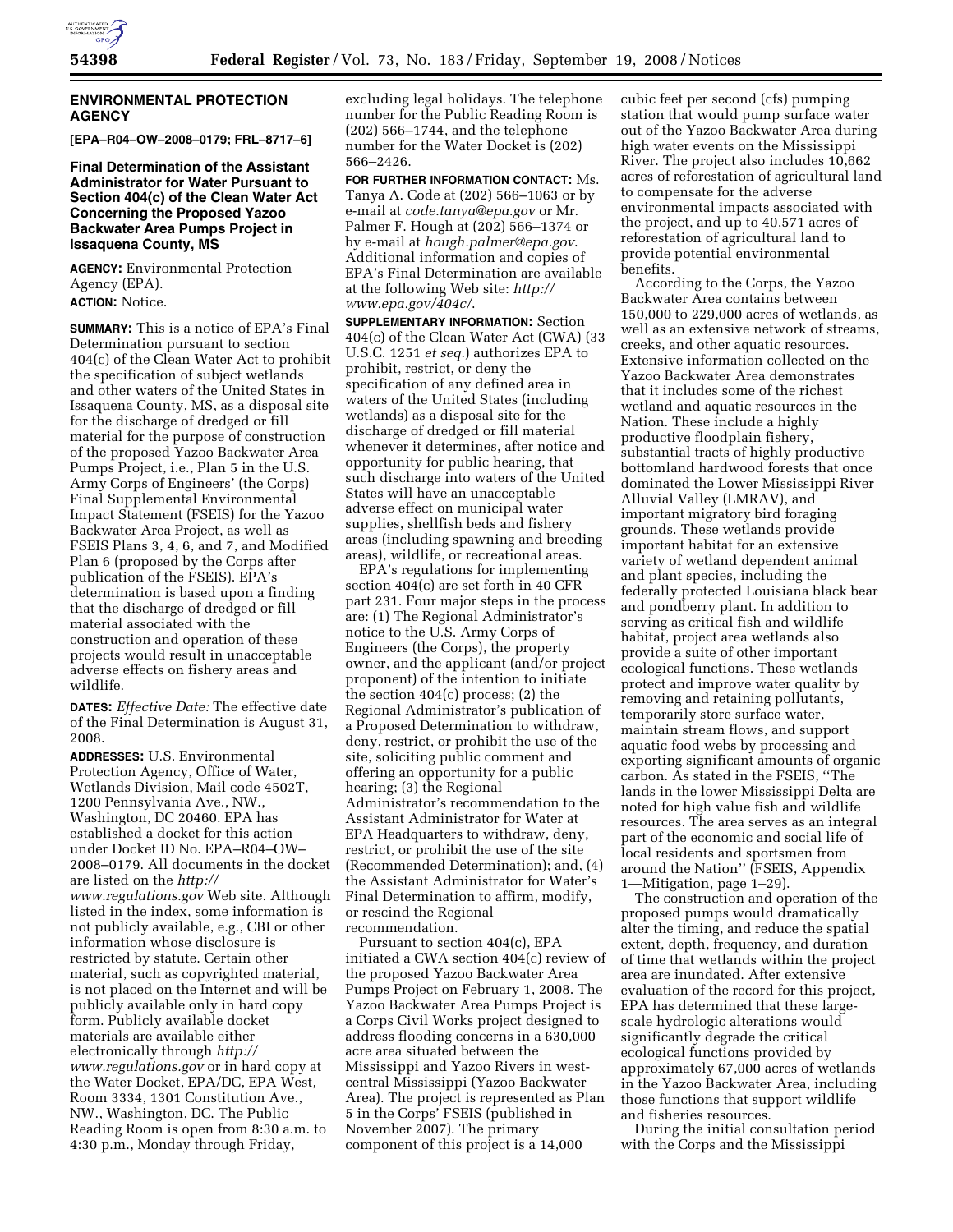Board of Levee Commissioners (the project sponsor), the Corps offered two alternatives to the proposed project to reduce wetland impacts. One of these alternatives is Plan 6 from the FSEIS, and the other is a modified version of Plan 6. Both of these alternatives retain the 14,000 cfs pump station, but include modifications to the pump-on elevation and the amount of compensatory mitigation and reforestation as compared to Plan 5. After discussions with the Corps and following careful consideration of the two alternatives, EPA is concerned that neither proposal would reduce impacts to an acceptable level.

In March 2008, EPA Region IV published a proposal (i.e., Proposed Determination) to prohibit or restrict the use of certain waters of the United States as disposal sites for the discharge of dredged or fill material in connection with the construction of the proposed Yazoo Backwater Area Pumps Project (73 FR 14806, March 19, 2008). EPA Region IV solicited public comments on the Proposed Determination until May 5, 2008. EPA received approximately 47,600 written comment letters, including approximately 1,500 individual comment letters and 46,100 mass mailers. Nearly all of the comment letters (99.9 percent) urged EPA to prohibit discharges to waters of the United States associated with the proposed pumps project. A public hearing was held in Vicksburg, Mississippi, on April 17, 2008, in which approximately 500 people participated. A total of 67 people provided oral statements, including one representative from the Corps' Vicksburg District and four individuals representing the project sponsor. Of the remaining 62 people who provided oral statements, 32 people spoke in opposition to the proposed pumps project, 29 spoke in favor of the pumps project and one person did not specify a position. In total, approximately 463 residents of the state of Mississippi submitted written comments to EPA or spoke at the public hearing. Of these, 417 expressed support for EPA's proposal and 45 favored construction of the pumps. Within the Yazoo Backwater Area, a total of 31 residents expressed an opinion on the project either at the public hearing, in written comments, or both. Of these 31, four expressed support for EPA's position, 26 expressed support for construction of the pumps, and one did not express an opinion.

On July 2, 2008, EPA Region IV submitted to EPA Headquarters its Recommended Determination to prohibit the specification of certain wetlands and other waters of the United States within Humphreys, Issaquena, Sharkey, Warren, Washington, or Yazoo County, in the state of Mississippi as a disposal site for the discharge of dredged or fill material for the purpose of construction of the proposed Yazoo Backwater Area Project, or any similar pump project in the Yazoo Backwater Area that would result in unacceptable adverse effects on fishery areas and wildlife.

EPA Region IV based its recommendation upon a conclusion that the proposed discharge of fill material into 43.6 acres of wetlands and other waters of the United States in connection with the construction of the pumping station and the subsequent secondary impacts, would result in unacceptable adverse effects on at least 67,000 acres of wetlands and other waters of the United States and their associated wildlife and fisheries resources. Additionally, EPA Region IV expressed concern that the proposed mitigation would not fully compensate for the potential impacts of the project, as identified in the FSEIS, and that the suggested environmental benefits associated with the project's reforestation component have not been substantiated. EPA Region IV also stated that the Corps did not evaluate the proposed project's adverse impacts on up to 24,000 acres of wetlands outside the FSEIS's wetland assessment area. EPA Region IV also expressed its belief that there are likely to be less environmentally damaging practicable alternatives available to achieve the improved flood protection goals of the proposed Yazoo Backwater Area Project.

The U.S. Fish and Wildlife Service (FWS), in its comments on the Proposed and Recommended Determinations, concurred with EPA Region IV's conclusion that the proposed project would result in extensive and unacceptable adverse effects on wildlife and fishery areas. FWS also highlighted its concerns that the proposed project would significantly degrade the wildlife habitat provided by its four National Wildlife Refuges located within the Yazoo Backwater Area—reducing the capability of these refuges to achieve the purpose and intent for which they were Congressionally established.

EPA prepared the Final Determination based on an evaluation of EPA Region IV's Recommended Determination, and review and consideration of the administrative record, including information in the Corps' 2007 FSEIS, public comments received in writing and at the public hearing, and submissions by other federal and state agencies. In addition, the Final Determination reflects the careful

review and full consideration of written information that was subsequently submitted and made part of the record, as well as information conveyed to EPA by the Department of the Army and the project sponsor during the EPA Headquarters section 404(c) consultation process.

EPA's Final Determination concludes that the discharge of dredged or fill material in connection with the construction of the proposed Yazoo Backwater Area Pumps Project (i.e., Plan 5 from the FSEIS), as well as the two alternative proposals offered by the Corps in February 2008 (i.e., Plan 6 from the FSEIS and Modified Plan 6) and subsequent operation of the 14,000 cfs pumping station would result in unacceptable adverse effects on fishery areas and wildlife. The administrative record developed in this case fully supports the conclusion that, as a result of alterations to the spatial extent, depth, frequency, and duration of inundation of wetlands within the project area, the proposed projects would significantly degrade the critical ecological functions provided by approximately 28,400 to 67,000 acres of wetlands (i.e., the range of wetland impacts as a result of Plan 5, Plan 6, and Modified Plan 6) in the Yazoo Backwater Area, including those functions that support wildlife and fisheries resources. Although not proposed to go forward, FSEIS Plans 3, 4, and 7, which also include a 14,000 cfs pumping station are expected to result in wetland impacts between approximately 28,400 and 118,400 acres (see FSEIS Main Report, Table 17, page 1–20). EPA has determined that each of these alternatives would also result in unacceptable adverse effects on fishery areas and wildlife. EPA does not believe that these adverse impacts can be adequately compensated for by the proposed mitigation, and are inconsistent with the requirements of the CWA. Further, these impacts should be viewed in the context of the significant cumulative losses across the Lower Mississippi River Alluvial Valley (LMRAV), which has already lost over 80 percent of its bottomland forested wetlands, and specifically in the Mississippi Delta where the proposed project would significantly degrade important bottomland forested wetlands.

Based on these findings, the Final Determination prohibits, pursuant to section 404(c) of the CWA, the specification of the subject wetlands and other waters of the United States as described in the FSEIS as a disposal site for the discharge of dredged or fill material for the purpose of construction